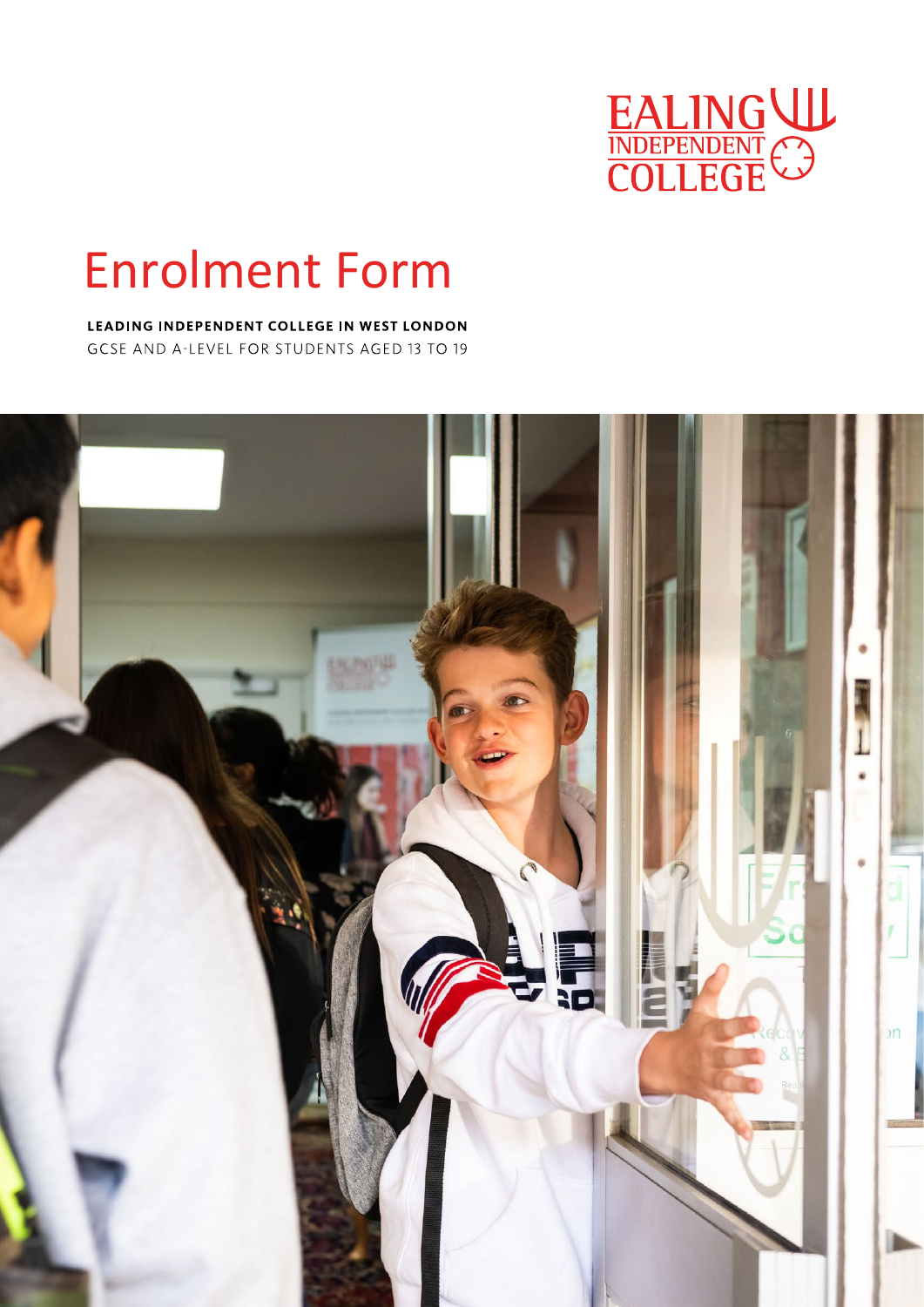# Admissions Procedure at Ealing Independent College

### **STAGE 1: RECEIVE MORE INFORMATION**

Students and parents who are considering joining Ealing Independent College are invited to contact us to book an interview with the Principal to discuss individual requirements and get a tour of the College. Families can visit our website, email or phone us to arrange this and to ask any further questions.

#### **STAGE 2: INTERVIEW AND ASSESSMENT**

Students and their parents are invited to attend an interview with the Principal, where it is required that students bring copies of their academic records (examination/result slips). In the interview the Principal will assess their individual needs, and advise on the recommended programme to ensure the College tailor the education according to academic goals and ambitions. In order to assess the suitability of the student for the academic rigor of the College, a series of assessments will be set by the Principal where results are analysed and discussed with both parents and students before the next stage of the admissions procedure.

#### **STAGE 3: OFFER**

An offer at Ealing Independent College is based on a successful interview with the Principal and satisfactory academic records. An offer letter is issued within one week of attending the interview, where the recommended programme of study created for the student at Ealing Independent College will be outlined. In order to formally accept the offer, applicants should follow the steps outlined below.

#### **STAGE 4: ACCEPTANCE**

Students who accept the offer of a place at Ealing Independent College are required to submit an enrolment form via email or in the post/in person. The completed enrolment form must be accompanied with the following documentation and payment:

- Most recent school report/academic reference
- Copies of academic records
- Any other necessary supporting documents/qualifications
- Photocopy of passport
- Registration fee (£300)
- Book and resource fee (£450)

Once the above has been submitted the student will be enrolled into the College, and a letter confirming receipt of the above will be issued confirming the student's place at the College.

Please ensure our enrolment terms and conditions are read and understood before accepting the offer of a place at the College.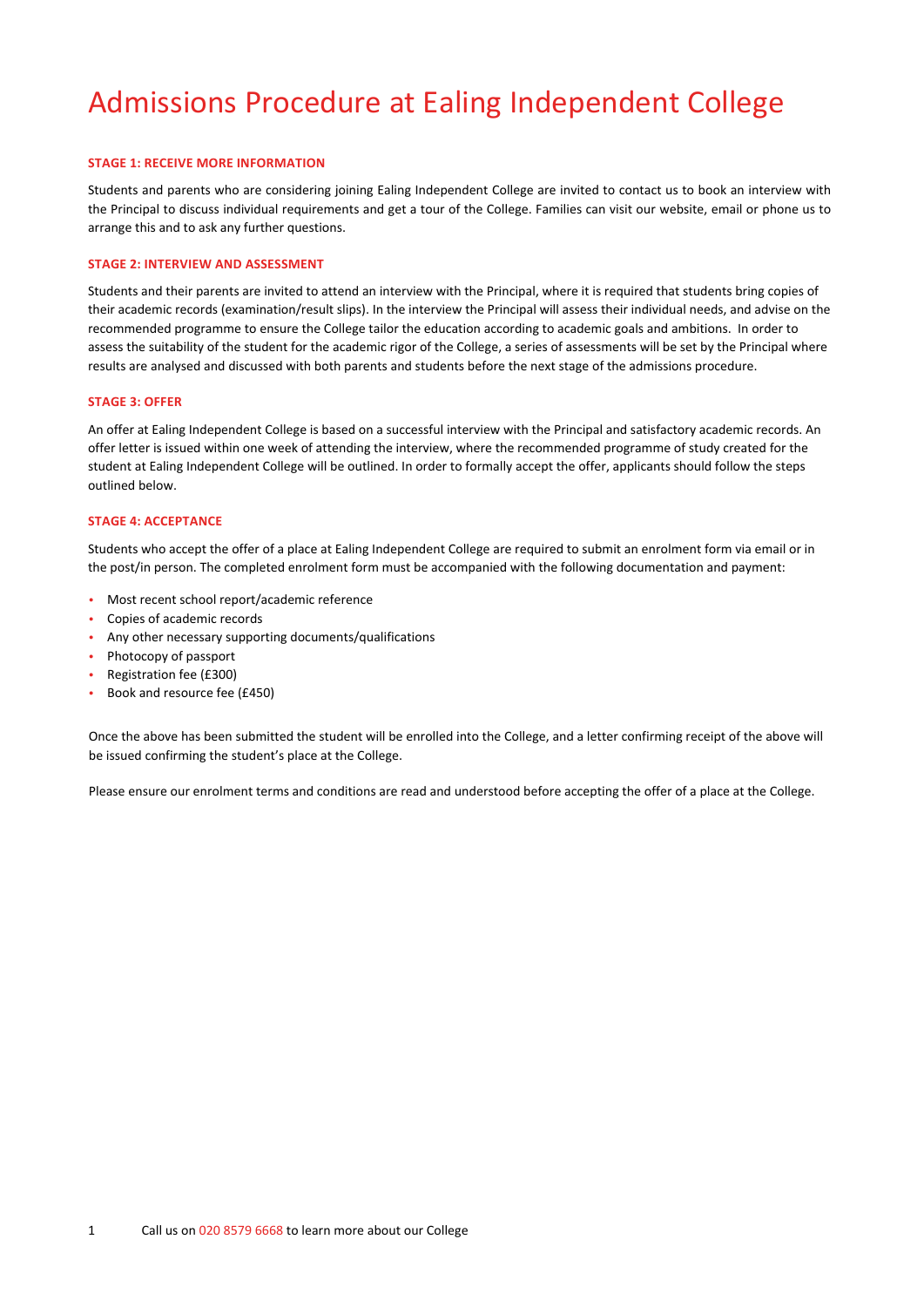# Term Dates 2022 - 2023

### **AUTUMN TERM 2022:**

|                    | Staff Induction days: Tuesday 30th August to |
|--------------------|----------------------------------------------|
|                    | Thursday 1st September 2022                  |
| Student Induction: | Friday 2nd September 2022                    |
| Lessons begin:     | Monday 5th September 2022                    |
| Half term:         | Monday 24th - Friday 28th October 2022       |
| Lessons begin:     | Monday 31st October 2022                     |
| Mock exams:        | Monday 12th - Thursday 15th December 2022    |
| Term ends:         | Friday 16th December 2022                    |
|                    |                                              |

### **SUMMER TERM 2023:**

| Staff Inset:   | Monday 17th April 2023                 |
|----------------|----------------------------------------|
| Lessons begin: | Tuesday 18th April 2023                |
| Half term:     | Monday 29th May - Friday 2nd June 2023 |
| Term ends:     | Friday 30th June 2023                  |

#### **SPRING TERM 2023:**

| Staff Inset:    | Tuesday 3rd January 2023                  |
|-----------------|-------------------------------------------|
| Lessons begin:  | Wednesday 4th January 2023                |
| Half-term:      | Monday 13th - Friday 17th February 2023   |
| Lessons begin:  | Monday 20th February 2023                 |
| Mock exams:     | Monday 27th - Thursday 30th March 2023    |
| Term ends:      | Friday 31st March 2023                    |
| Easter Holiday: | Monday 3rd April - Friday 14th April 2023 |
|                 |                                           |

# Student Absences / Office Contacts

### **ABSENCES**

Student absences must be reported each day to the the office before registration at 8:40am either by phone on 020 8579 6668 or send an email to: office@ealingindependentcollege.com

### **OFFICE CONTACTS**

**Admissions** Laura Basso laura.basso@ealingindependentcollege.com

#### **Finance**

Catherine Alexander catherine.alexander@ealingindepenendtcollege.com

### **Attendance and First Aid**

Maria Bavington maria.bavington@ealingindependentcollege.com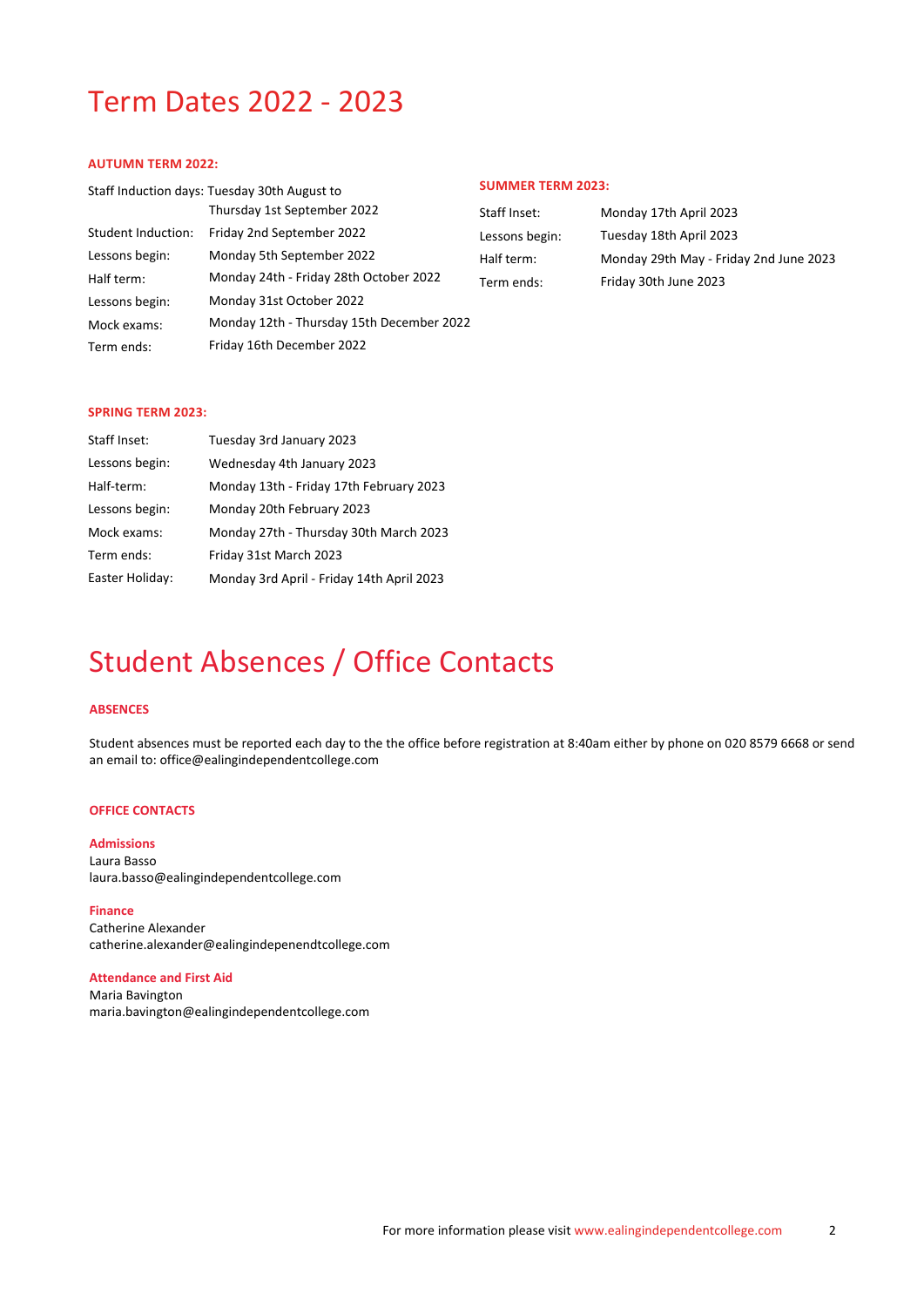# Financial Information 2022/2023

|             | Programme fees per annum                                    | Per subject                          | 2 subjects | 3/4 subjects | 5 subjects | Up to 8 subjects |
|-------------|-------------------------------------------------------------|--------------------------------------|------------|--------------|------------|------------------|
| <b>GCSE</b> | Two or Three Year<br><b>GCSE</b> (Year 9, 10)<br>and $11$ ) |                                      |            |              |            | £16,695 pa       |
|             | One Year<br><b>Intensive GCSE</b><br>(Year 11)              | £3,245 pa<br>6 lessons<br>per week   |            |              | £15,495 pa |                  |
| A-Level     | <b>Two Year A-Level</b><br>(Year 12 and 13)                 | £6,510 pa<br>7/8 lessons<br>per week | £12,960 pa | £17,955 pa   |            |                  |
|             | <b>One Year</b><br><b>Intensive A-Level</b><br>(Year 13)    | £8,100 pa<br>10 lessons<br>per week  | £15,050 pa | £19,975 pa   |            |                  |

#### **SCHOLARSHIPS AND DISCOUNTS**

- Bursaries may be awarded to students who would otherwise not be able to attend the College without financial support. Applications for Bursaries should be made in writing to the Principal and are evaluated on an individual basis
- Ealing Independent College holds an annual Scholarship Competition for gifted and ambitious students who would otherwise not be able to attend the College without financial support
- A 15% sibling discount is available for students enrolling who have one or more siblings at the College

#### **ENROLMENT FEES**

Upon enrolment, the following non-refundable fees are due:

- Enrolment fee of £300
- Book and resource material fee of £450 (per academic year)

#### **ADDITIONAL SUPPLEMENTARY FEES INFORMATION**

- **Additional GCSE subjects:** For GCSE Courses, tuition fees are inclusive of PHSE, games programme and examination fees
- **Examinations fees:** Charged separately for all A-level subjects. All examination fees are due 14 days from date of invoice. Failure or late payment of examination fees will result in withdrawal of all examination entries. Please note, students will be entered for examinations on the courses for which they are receiving tuition in a class. However, it is the students' responsibility to ensure that their names are included on examination lists for all other examinations for which they wish to be entered (e.g. resits). All examinations entries will be invoiced separately
- **Additional A-Level subjects:** The fourth subject at A Level incurs no fee, and should only be taken by students who have strong enough grades at GCSE
- **Science Practicals:** There is no additional fee for science practicals or use of ICT/Computers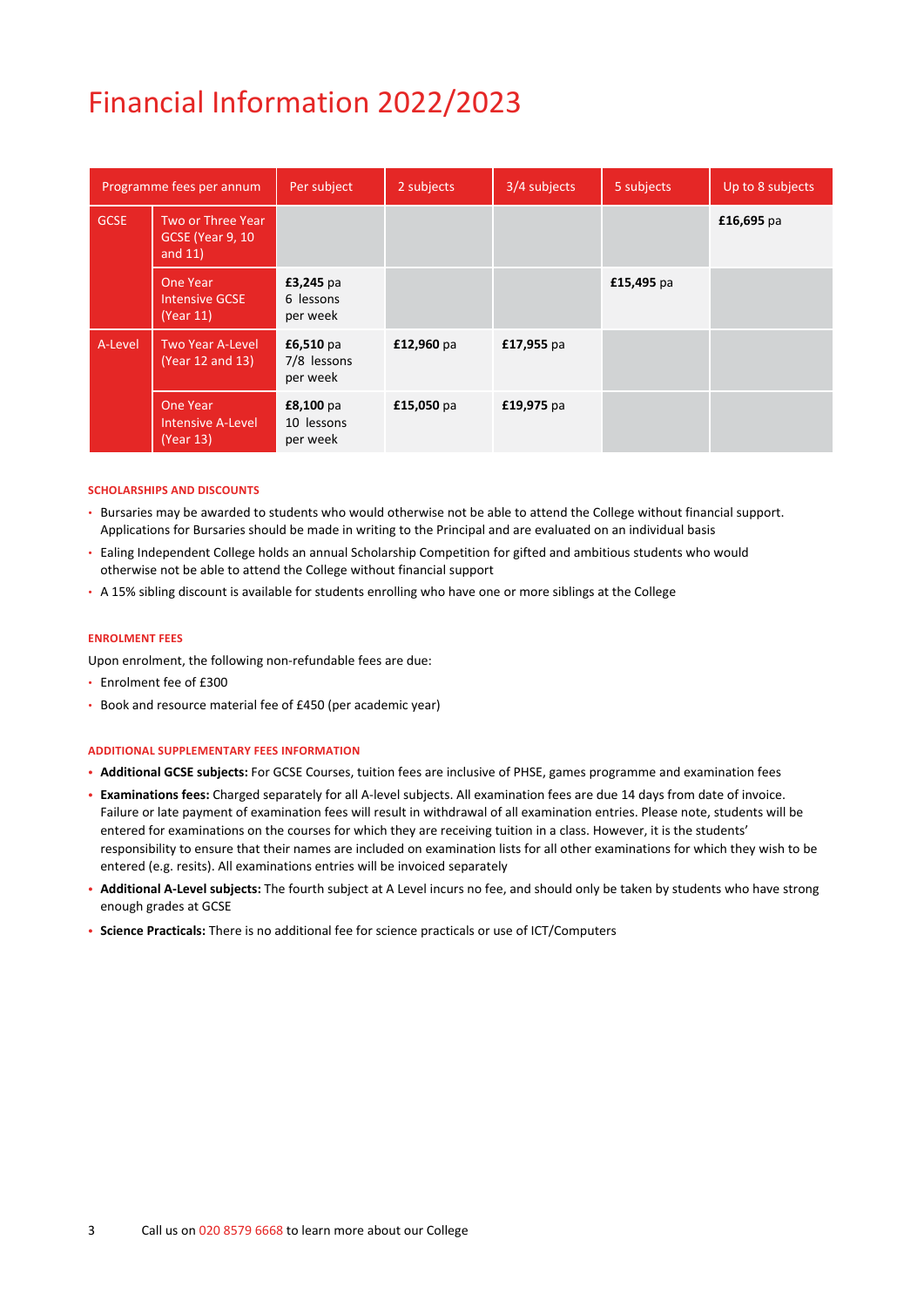### **PAYMENT OF FEES**

The following payment arrangements can be made:

- Payment of the full annual fee (3 terms) in termly instalments on or before the first day of the Autumn, Spring and Summer Term
- Payment of the full annual fee (3 terms) in monthly instalments
- Parents who wish to pay in monthly instalments must pay by Direct Debit. The payment will be due on the 1st of the month. The payment dates must be met according to the instalment plan committed to at the beginning of the academic year.

#### **ACCOUNT DETAILS**

Ealing Independent College

| Sort code:                         | 20-58-69                                             |
|------------------------------------|------------------------------------------------------|
| Account number:<br>IBAN:<br>Swift: | 33942678<br>GB88BARC2058693394267<br><b>BARCGB22</b> |
|                                    |                                                      |

#### **(When making a payment please use the student's name as reference)**

#### **PAYMENT TERMS**

The College reserves the right to charge a late payment administration charge ('LPAC') of £25.00 if an invoice or other additional charge invoice amount owed to the College is not received on or before the due date\* (due date\* - as shown on the fee / or additional charge invoice or as notified in the school Terms and Conditions). The LPAC will be notified to the parents / bill payer by email. The LPAC is intended to cover the reasonable administration costs which are incurred by the school in reviewing and attempting to collect the outstanding debts.

A further charge of £25.00 will be levied if the fee remains unpaid for a further four (4) weeks after the parents / bill payer is notified of the first LPAC and every four weeks thereafter that the debt remains unpaid.

For all overdue amounts greater than £500 the College reserves the right to charge interest at the Bank of England Base Rate +3%. This interest will be calculated on a daily interest basis from the first day the balance was due until the date the debt is paid.

If the terms fees remain unpaid for more than six weeks, the College reserves the right to suspend the education of the student on 3 days' written notice to the parents / bill payer after obtaining the approval of the The College's Board of Directors.

The College reserves the right to exclude the student on a temporary basis if fees are overdue for payment. If the student is excluded for a period of 28 days, he/she will be deemed withdrawn without notice and a term's fees in lieu of notice will be payable. The College reserves the right to refuse entry to any public examinations or to release examination results if tuition fees have not been paid.

The parents / bill payers shall also be liable to pay all costs, fees, disbursements and charges including legal fees and costs reasonably incurred by the College in the recovery of any unpaid fees, in addition to the value of the College's outstanding debt payable by the parents / bill payer.

#### **RE-ENROLMENT**

For all students registered on our Year 9, 10 and 12 programmes:

- Parents who wish to withdraw their child from Ealing Independent College within a course for the following academic year should do so in writing to: admissions@ealingindependentcollege.com before the start of the Summer Term in order to give a term's notice
- Ealing Independent College will automatically renew enrolment and keep a place for students for whom no formal withdrawal has been submitted by the start of the Summer Term
- If a registration is cancelled after the start of the Summer Term, the tuition fee for the first term of the next academic year is payable

#### **CANCELLATION/WITHDRAWALS**

- Any withdrawal from the College, whether for one or more subjects, must be made in writing to: admissions@ealingindependentcollege.com A minimum of one full term's notice must be provided. Failure to provide the written notice will result in extra payment of tuition fee. Any outstanding tuition fees are payable to the College within one month of receipt of the letter of withdrawal
- In the event that a student is asked to leave or excluded from classes, a maximum of one term's fee is payable within one month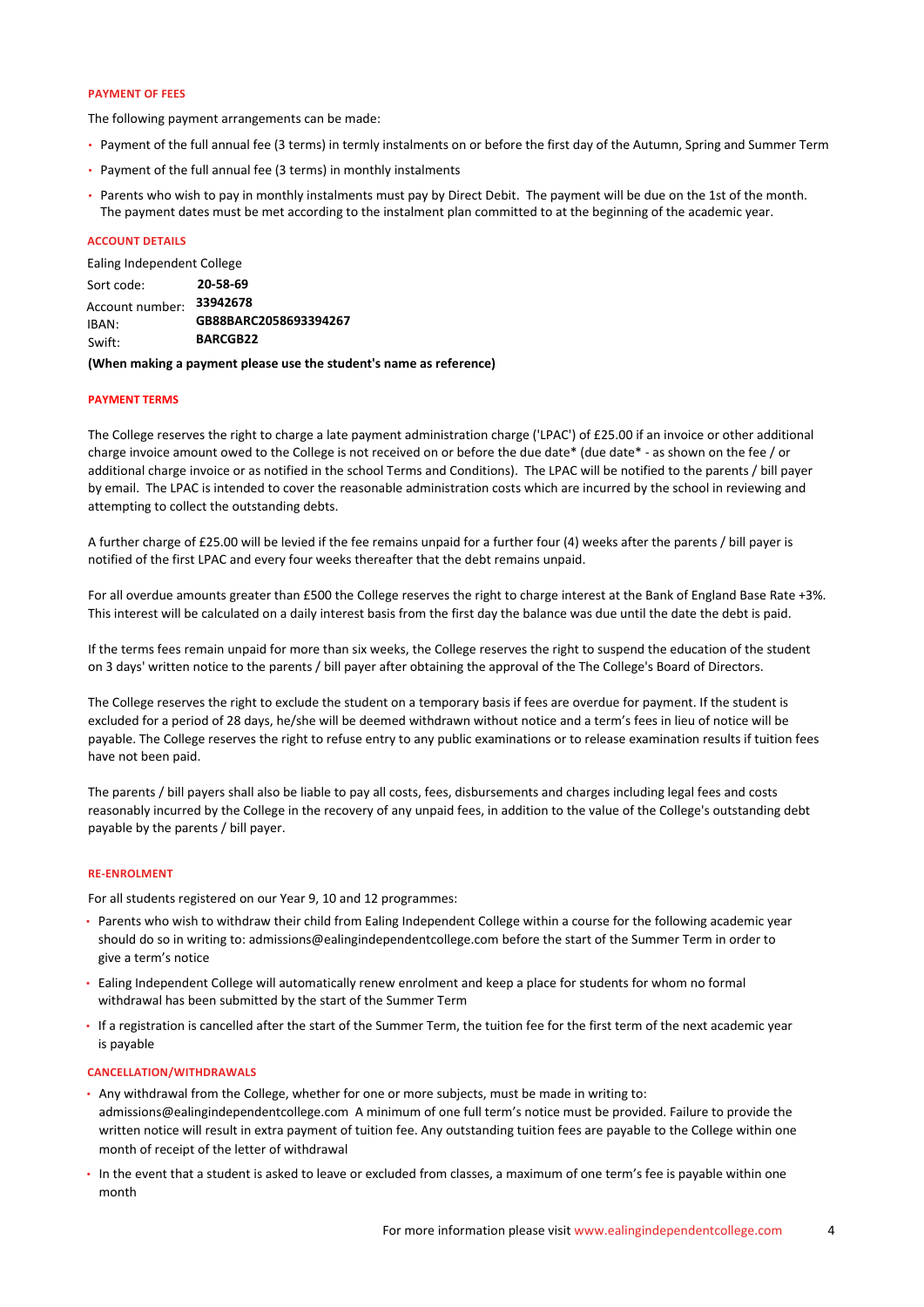# Enrolment Form

**STUDENT DETAILS**

| Full name as in passport                                                                | Female<br>Gender Male          |
|-----------------------------------------------------------------------------------------|--------------------------------|
| First name to be used at college                                                        |                                |
| Address                                                                                 |                                |
| City                                                                                    | Postal Code                    |
| Mobile Phone                                                                            |                                |
| Place of birth                                                                          | Date of birth                  |
| Passport number                                                                         | Passport Expiry date           |
| Email                                                                                   |                                |
| Nationality                                                                             | Ethnicity                      |
| First Language                                                                          | Other languages                |
| Programme applying for:                                                                 |                                |
| <b>GCSE Programme</b>                                                                   |                                |
| Year 9<br>Year 10 $($<br>Year $11($                                                     | One Year Intensive             |
| A-Level Programme                                                                       |                                |
| Year 13 $\binom{1}{2}$<br>Year 12 $\binom{1}{2}$<br>One Year Intensive (                | 18 Month Programme (           |
| How did you hear about Ealing Independent College?                                      |                                |
| Internet search<br>Social media                                                         | Family and friends (<br>Advert |
| Local business<br>Other:                                                                |                                |
| Does the applicant have any additional educational needs and/or arrangements for exams? | Yes<br>No.                     |
|                                                                                         |                                |

If yes, please provide evidence and documentation

### **CONTACT �**

| Contact to be listed as bill payer (                                                    | Contact to be listed as bill payer ( |
|-----------------------------------------------------------------------------------------|--------------------------------------|
| Contact's Title                                                                         | Contact's Title                      |
| <b>Full Name</b>                                                                        | <b>Full Name</b>                     |
| Occupation                                                                              | Occupation                           |
| Address                                                                                 | Address                              |
| Postcode                                                                                | Postcode                             |
| Daytime Telephone                                                                       | Daytime Telephone                    |
| <b>Evening Telephone</b>                                                                | <b>Evening Telephone</b>             |
| Mobile Telephone                                                                        | Mobile Telephone                     |
| <b>Email Address</b>                                                                    | <b>Email Address</b>                 |
| <b>Email Address for Billing purposes</b>                                               | Email Address for Billing purposes   |
|                                                                                         |                                      |
| Relationship to student                                                                 | Relationship to student              |
| Name and Emergency telephone number of a relative/friend if parents cannot be contacted |                                      |

**CONTACT �**

Who does the student normally live with? Contact  $1 \bigcap$  Contact  $2 \bigcap$ 

Are there any legal arrangements which restrict parental access? Yes  $\Box$  No  $(\Box)$  (If Yes, please provide details in a covering letter)

\*If you have the parental responsibility for the student in a capacity other than as a parent of the child, please state your relationship to the child here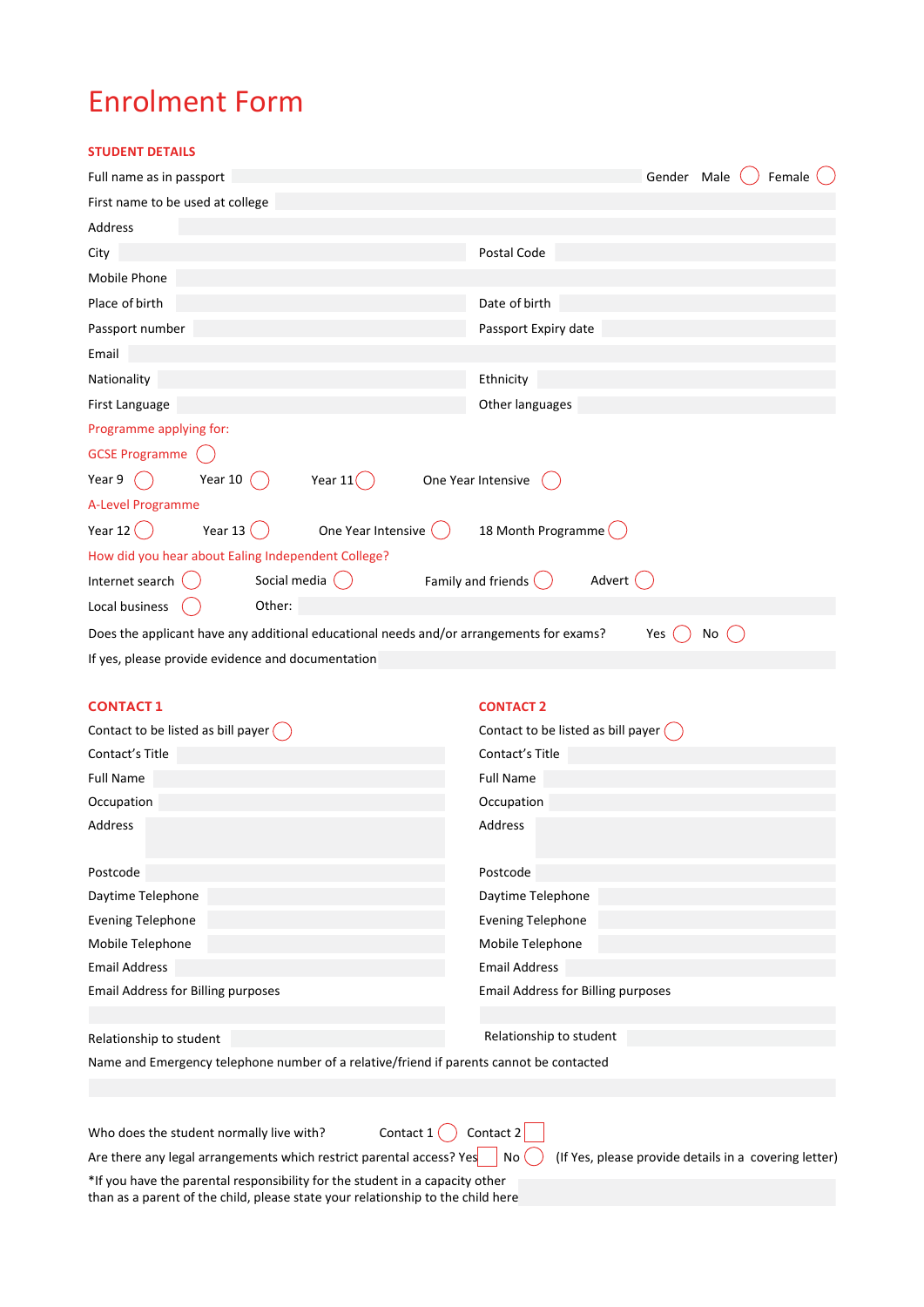# **Academic Information**

Name of previous school attended: to the state of the state of the state of the state of the state of the state of the state of the state of the<br>The state of the state of the state of the state of the state of the state of the state of the state of the st Duration of studies: from

### **PREVIOUS ACADEMIC RECORDS**

Please list previous exams taken and provide original result slips/certificates for photocopying.

| Subjects | Qualification /<br>certificate (GCSE/<br>A-level) | Exam board | Date taken | Result |
|----------|---------------------------------------------------|------------|------------|--------|
|          |                                                   |            |            |        |
|          |                                                   |            |            |        |
|          |                                                   |            |            |        |
|          |                                                   |            |            |        |
|          |                                                   |            |            |        |
|          |                                                   |            |            |        |
|          |                                                   |            |            |        |
|          |                                                   |            |            |        |
|          |                                                   |            |            |        |
|          |                                                   |            |            |        |

### **COURSE APPLICATION**

Please fill in the subjects you wish to take at Ealing Independent College under your applicable programme.

| Two or Three Year GCSE<br>(Year 9, 10 and 11) | One Year Intensive GCSE<br>(Year 11) | Two Year A-Level (Year 12<br>and $13)$ | One Year Intensive A-Level<br>(Year 13) |
|-----------------------------------------------|--------------------------------------|----------------------------------------|-----------------------------------------|
|                                               |                                      |                                        |                                         |
|                                               |                                      |                                        |                                         |
|                                               |                                      |                                        |                                         |
|                                               |                                      |                                        |                                         |
|                                               |                                      |                                        |                                         |
|                                               |                                      |                                        |                                         |
|                                               |                                      |                                        |                                         |
|                                               |                                      |                                        |                                         |
|                                               |                                      |                                        |                                         |
|                                               |                                      |                                        |                                         |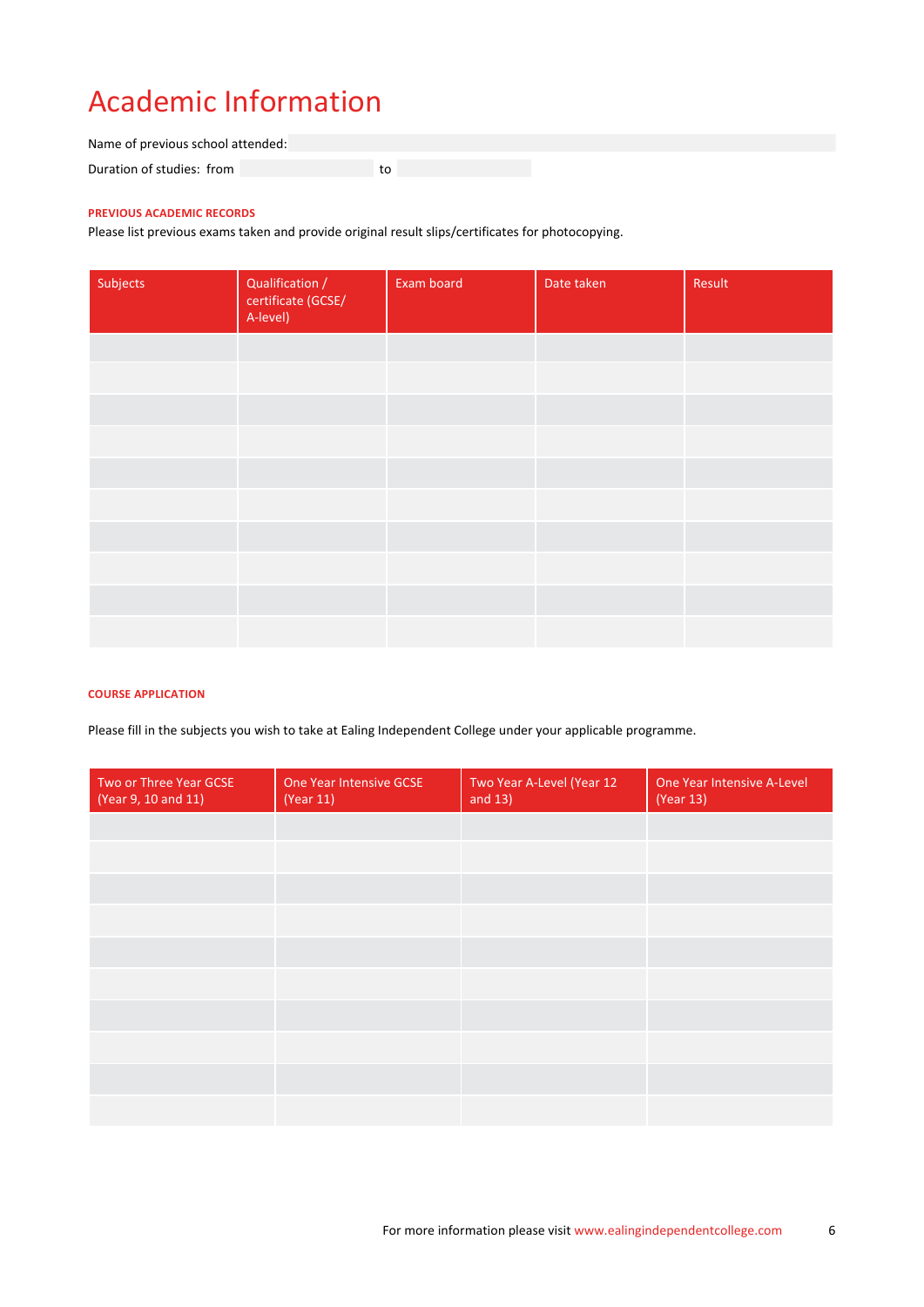# English Proficiency

Please provide details below if English is not your first language.

| First Language:                          |                                                              |
|------------------------------------------|--------------------------------------------------------------|
| How long have you been studying English? | years                                                        |
| Results:                                 | TOEFL / IELTS / O Level (please circle the appropriate test) |
| Level of Fluency:                        | Fluent / Fair / Good (please circle)                         |

# Medical Information

| Does the applicant have any past history of hospital treatments or medical diagnosis? | Yes   | No ( |
|---------------------------------------------------------------------------------------|-------|------|
| If yes, give details:                                                                 |       |      |
| Has the applicant received any medical treatments in the last two years?              | Yes ( | No ( |
| If yes, give details:                                                                 |       |      |
| Does the applicant have any current allergies or medical conditions?                  | Yes ( | No ( |
| If yes, give details:                                                                 |       |      |
| Is the applicant taking any prescribed medicine on a regular basis?                   | Yes   | No ( |
| If yes, give details:                                                                 |       |      |

### If you do not wish for your son/daughter/ward to receive First Aid Treatment at the college, please give us your reasons.

| In case of emergency, please contact the following: (please provide two names) |  |  |  |
|--------------------------------------------------------------------------------|--|--|--|
|--------------------------------------------------------------------------------|--|--|--|

| Name:                |
|----------------------|
| Phone:               |
|                      |
| Relation to Student: |
| Name:                |
| Phone:               |
|                      |
| Relation to Student: |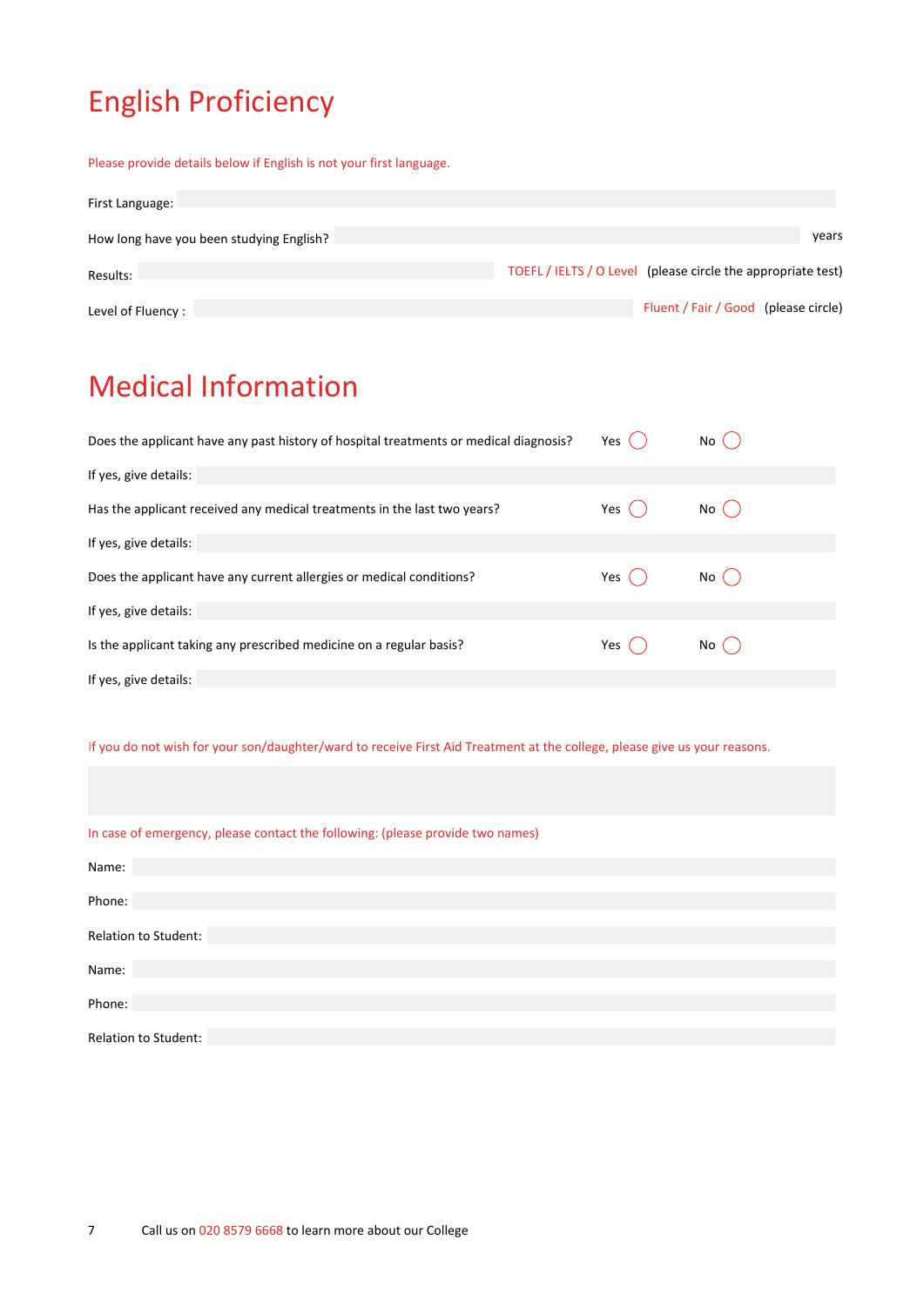# Photography Consent Form

During your child's/ward's time at Ealing Independent College, we may wish to take photographs of activities that involve him/her. These include activities, academic, cultural and sporting activities. The photographs may be used for displays, publications and the College website. This is invaluable to us and we hope all parents will agree to this kind of photography.

Professional photography or filming will only take place with the permission of the Principal and under appropriate supervision.

Photographs are taken of all staff and students at the start of each academic year for use within the College community.

Before taking any photographs of your child/ward, we need your permission. Please answer the questions below, sign and date the form and return it to the College office. You can ask to see images of your child/ward held by the College and you may withdraw your consent at any time.

#### Please tick:

My child/ward may have his/her photograph used in the College prospectus, DVDs and other printed publications that are produced for promotional purposes

My child/ward may have his/her image used on the College website and on other related websites including social media

My child/wared may not have his/her image used in any form

Signature:

Date:

Name in capital letters: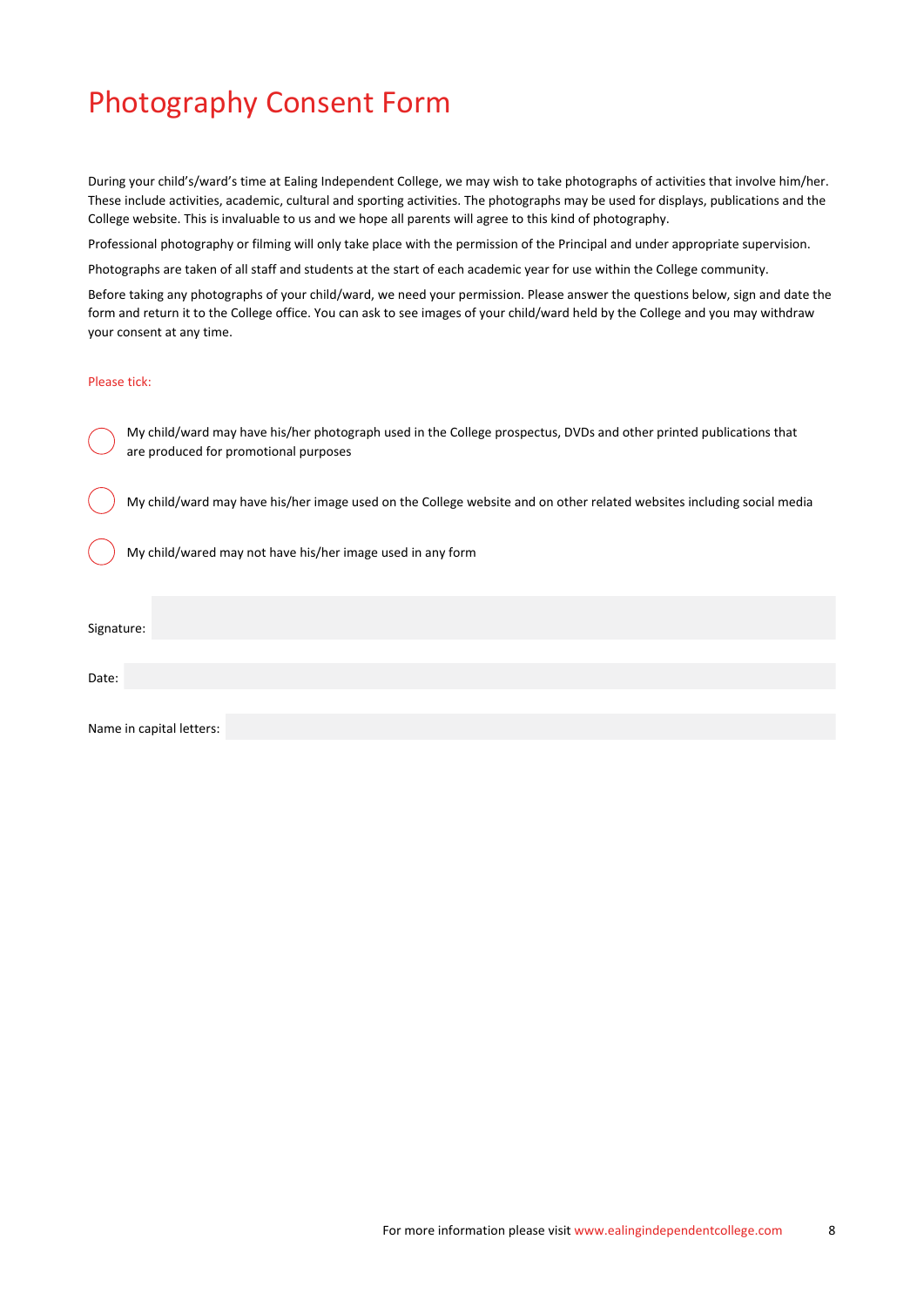## Internet Form

Any student wishing to use ICT and Internet access at Ealing Independent College must agree to use the network in a responsible way and observe all the restrictions explained to them by the College. Students who do not abide by these rules will not be eligible to access the Internet or computer network (or both). Any misuse, which affects the welfare of members of the College community or the reputation of the College will be subject to disciplinary procedures.

I have read and understood Ealing Independent College's rules for responsible Internet use and give permission for my son/ daughter/ward to access the Internet. I understand that Ealing Independent College will take all reasonable precautions to ensure pupils cannot access inappropriate materials.

I understand that Ealing Independent College cannot be held responsible for the nature or content of materials accessed through the Internet. I agree that Ealing Independent College is not liable for any damages arising from use of the Internet facilities.

| Signature:               |  |  |  |
|--------------------------|--|--|--|
| Date:                    |  |  |  |
| Name in capital letters: |  |  |  |

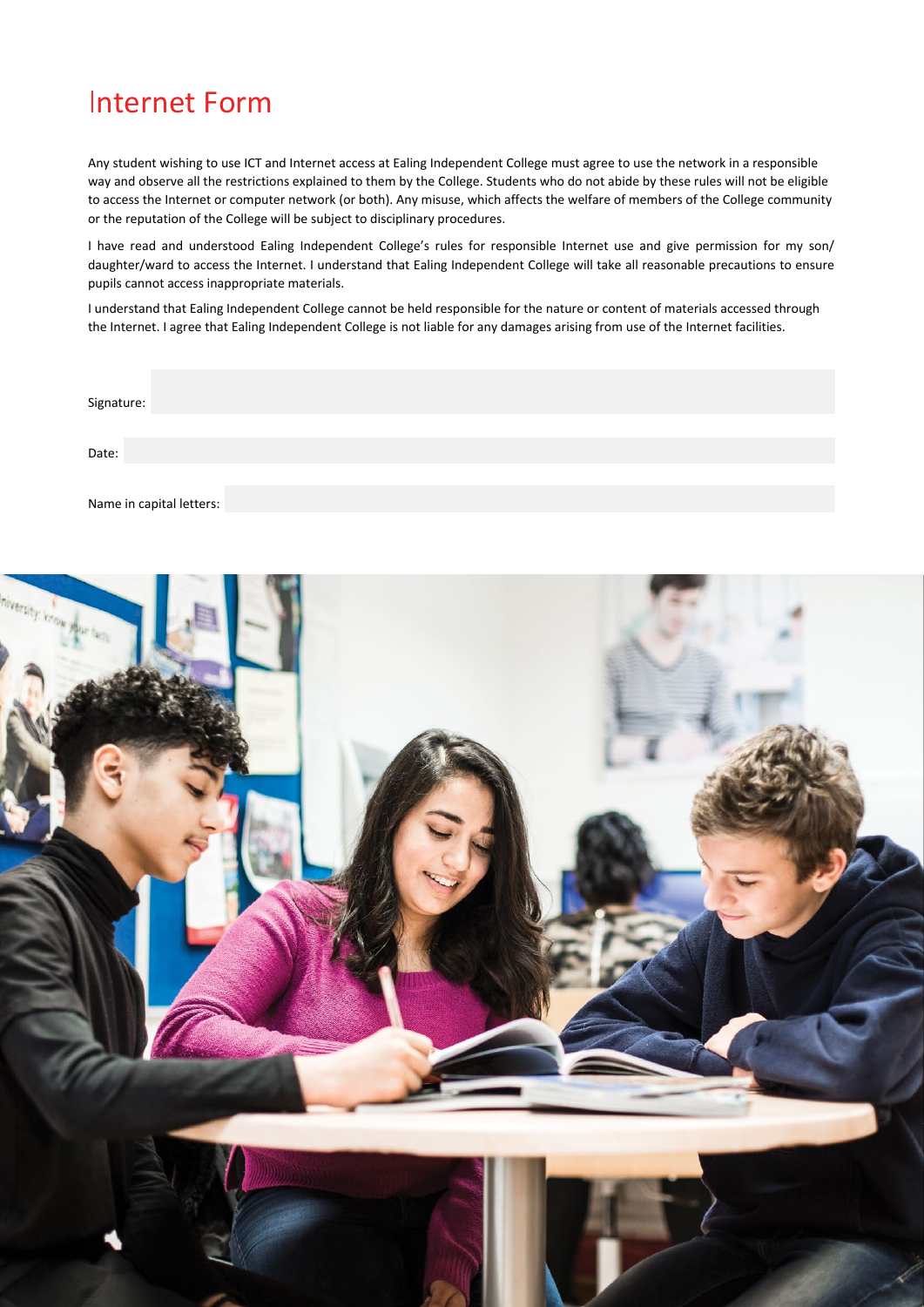# Parent Contract

Please take a moment to read through the College Terms and Conditions and College Policies (available in print from the College office and on our website) before signing the parent contract and submitting the enrolment form for your child/ward.

The parent/legal guardian confirm his/her agreement with the general and financial conditions as set out in the enrolment booklet and in the College Terms and Conditions.

By signing this document, I as a parent/legal guardian agree to abide by these conditions and to respect the College rules and regulations.

I undertake to honour this contractual agreement even when my child/ward reaches the legal age of adulthood and until he/she leaves the College. I understand that discovery of false or incomplete information may jeopardize the student's right to remain at the College.

(Name of parent/legal guardian),

(Name of Student),

hereby declare that I am the parent/ legal guardian of

and apply to admit my son/daughter/ward to Ealing Independent College.

I am responsible for the fees payable and undertake to pay all tuition fees incurred by the student as they become due. I understand that the College may at their discretion raise the tuition fees at any time during the course of studies.

I would like the following payment plan (tick the option that applies):

Payment of the full annual fee (3 terms) in termly instalments on or before the first day of the Autumn, Spring and Summer Term

Payment of the full annual fee (3 terms) in monthly instalments

Signature:

Date:

I,

Name in capital letters:

# $\alpha\rightarrow\alpha$  CLICK TO SUBMIT YOUR FORM  $\leftarrow$